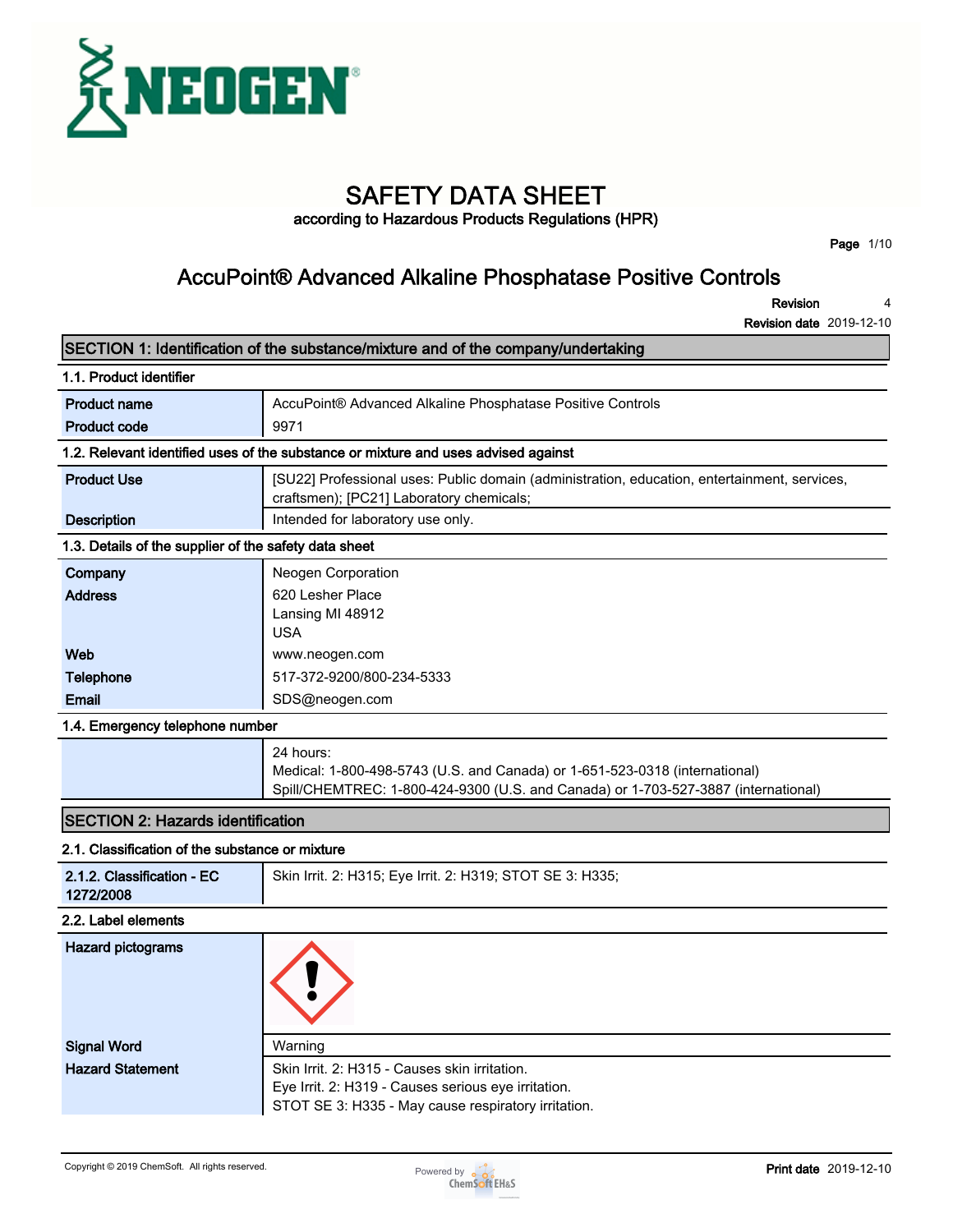**Revision 4**

**Revision date 2019-12-10**

#### **2.2. Label elements**

| <b>Precautionary Statement:</b>                    | P261 - Avoid breathing dust/fume/gas/mist/vapours/spray.                                                                                             |  |  |
|----------------------------------------------------|------------------------------------------------------------------------------------------------------------------------------------------------------|--|--|
| <b>Prevention</b>                                  | P264 - Wash thoroughly after handling.                                                                                                               |  |  |
|                                                    | P271 - Use only outdoors or in a well-ventilated area.                                                                                               |  |  |
|                                                    | P280 - Wear protective gloves/protective clothing/eye protection/face protection.                                                                    |  |  |
| <b>Precautionary Statement:</b>                    | P302+P352 - IF ON SKIN: Wash with plenty of soap and water.                                                                                          |  |  |
| Response                                           | P304+P340 - IF INHALED: Remove victim to fresh air and keep at rest in a position comfortable for<br>breathing.                                      |  |  |
|                                                    | P305+P351+P338 - IF IN EYES: Rinse cautiously with water for several minutes. Remove contact<br>lenses, if present and easy to do. Continue rinsing. |  |  |
|                                                    | P312 - Call a POISON CENTER or doctor/physician if you feel unwell.                                                                                  |  |  |
| <b>Precautionary Statement:</b><br><b>Storage</b>  | P403+P233 - Store in a well-ventilated place. Keep container tightly closed.                                                                         |  |  |
| <b>Precautionary Statement:</b><br><b>Disposal</b> | P501 - Dispose of contents/container to an approved waste disposal facility in accordance with<br>local and national regulations.                    |  |  |
| 2.3. Other hazards                                 |                                                                                                                                                      |  |  |
| Other hazards                                      | Combustible dusts: May form combustible dust concentrations in air.                                                                                  |  |  |

## **SECTION 3: Composition/information on ingredients**

#### **3.2. Mixtures**

#### **EC 1272/2008**

| <b>Chemical Name</b>            | Index No. | CAS No.       | EC No.    | <b>REACH Registration</b><br><b>Number</b> | Conc.<br>(% | Classification                                                                             |
|---------------------------------|-----------|---------------|-----------|--------------------------------------------|-------------|--------------------------------------------------------------------------------------------|
| Sucrose                         |           | $57 - 50 - 1$ | 200-334-9 |                                            | 70 - 80%    |                                                                                            |
| Tris(hydroxymethyl)aminomethane |           | 77-86-1       | 201-064-4 |                                            |             | 10 - 20% Skin Irrit. 2: H315; Eye Irrit. 2:<br>H319; STOT SE 3: H335;                      |
| Magnesium nitrate               |           | 10377-60-3    | 233-826-7 |                                            |             | 0 - 0.5% Ox. Sol. 2: H272; Skin Irrit. 2:<br>H315; Eye Irrit. 2: H319;<br>STOT SE 3: H335: |

#### **Description**

| Concentrations listed are not product specifications. |
|-------------------------------------------------------|
|                                                       |

#### **Further information**

**Full text of Hazard Statements listed in this Section is provided in Section 16.**

#### **SECTION 4: First aid measures**

## **4.1. Description of first aid measures**

| Inhalation          | Move the exposed person to fresh air. If breathing is difficult give oxygen. If breathing stops,<br>provide artificial respiration. Seek medical attention if irritation or symptoms persist.                             |
|---------------------|---------------------------------------------------------------------------------------------------------------------------------------------------------------------------------------------------------------------------|
| Eye contact         | Rinse immediately with plenty of water. Contact lenses should be removed. Seek medical attention<br>if irritation or symptoms persist.                                                                                    |
| <b>Skin contact</b> | Remove contaminated clothing. Wash with soap and water. Seek medical attention if irritation or<br>symptoms persist.                                                                                                      |
| Ingestion           | Do not induce vomiting unless told to do so by the poison control center or doctor. Rinse mouth<br>thoroughly. Never give anything by mouth to an unconscious person. Get medical advice/attention<br>if you feel unwell. |
|                     | 4.0. Maat been adamt acomptance and affects. In the agents and delayed.                                                                                                                                                   |

### **4.2. Most important symptoms and effects, both acute and delayed**

**Inhalation May cause irritation to respiratory system.** 

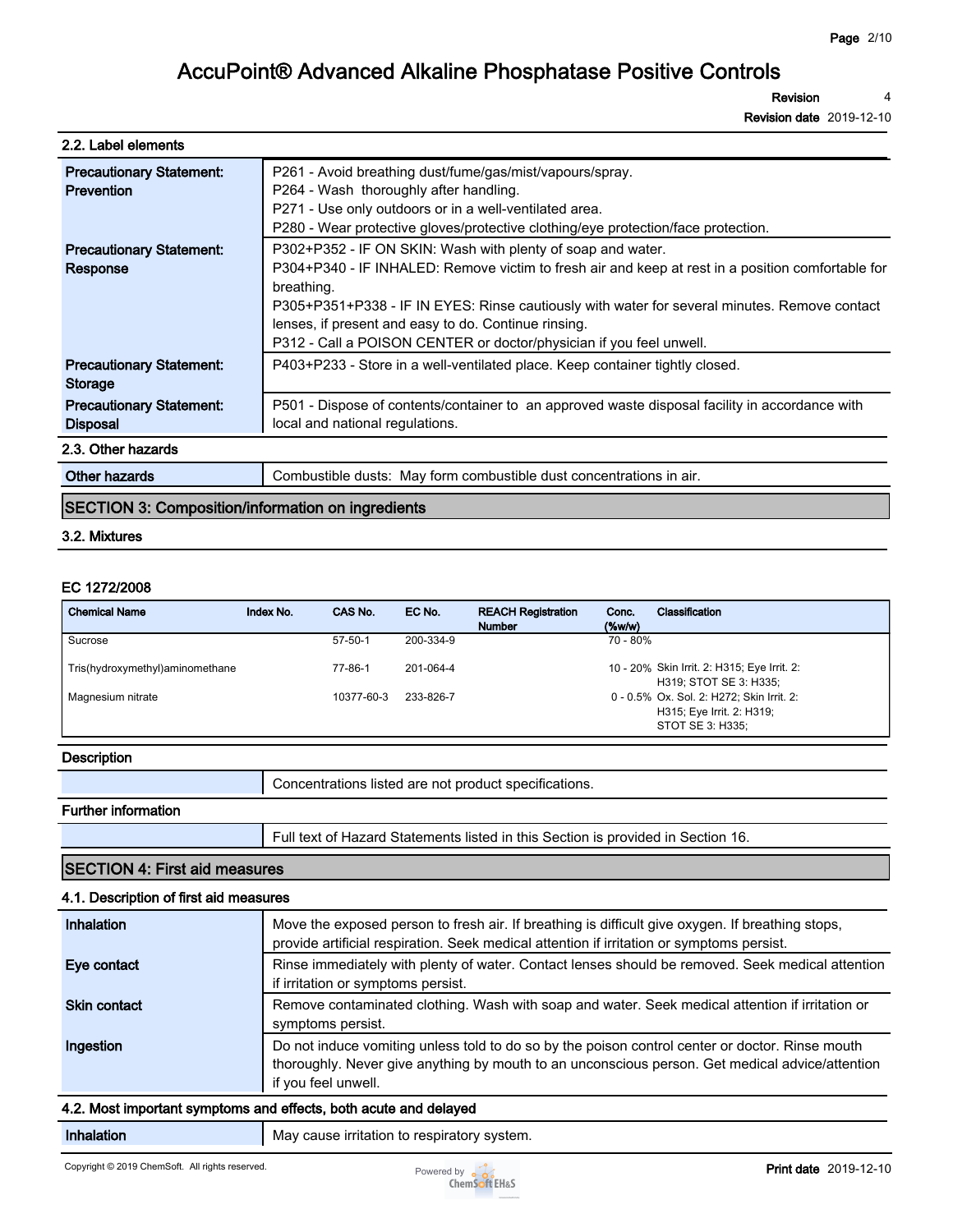**Revision 4**

|                                                                   | 4.2. Most important symptoms and effects, both acute and delayed                                                                                                                                                                                                                                                                                                                                                                                        |
|-------------------------------------------------------------------|---------------------------------------------------------------------------------------------------------------------------------------------------------------------------------------------------------------------------------------------------------------------------------------------------------------------------------------------------------------------------------------------------------------------------------------------------------|
| Eye contact                                                       | Causes eye irritation.                                                                                                                                                                                                                                                                                                                                                                                                                                  |
| <b>Skin contact</b>                                               | Causes skin irritation.                                                                                                                                                                                                                                                                                                                                                                                                                                 |
| Ingestion                                                         | Ingestion may cause nausea and vomiting. May cause oral mucosal irritation.                                                                                                                                                                                                                                                                                                                                                                             |
|                                                                   | 4.3. Indication of any immediate medical attention and special treatment needed                                                                                                                                                                                                                                                                                                                                                                         |
|                                                                   | Remove the affected person from the source of contamination immediately. Transfer to hospital if<br>there are burns or symptoms of poisoning. Seek medical attention if irritation or symptoms persist.<br>If medical advice is needed, have product container or label at hand.                                                                                                                                                                        |
| <b>SECTION 5: Firefighting measures</b>                           |                                                                                                                                                                                                                                                                                                                                                                                                                                                         |
| 5.1. Extinguishing media                                          |                                                                                                                                                                                                                                                                                                                                                                                                                                                         |
|                                                                   | Use extinguishing media appropriate to the surrounding fire conditions.                                                                                                                                                                                                                                                                                                                                                                                 |
| 5.2. Special hazards arising from the substance or mixture        |                                                                                                                                                                                                                                                                                                                                                                                                                                                         |
|                                                                   | Irritant. Avoid raising dust. May form combustible dust/air mixture.                                                                                                                                                                                                                                                                                                                                                                                    |
| 5.3. Advice for firefighters                                      |                                                                                                                                                                                                                                                                                                                                                                                                                                                         |
|                                                                   | Do not breathe dust or vapour. Wear suitable respiratory equipment when necessary.                                                                                                                                                                                                                                                                                                                                                                      |
| <b>SECTION 6: Accidental release measures</b>                     |                                                                                                                                                                                                                                                                                                                                                                                                                                                         |
|                                                                   | 6.1. Personal precautions, protective equipment and emergency procedures                                                                                                                                                                                                                                                                                                                                                                                |
|                                                                   | Use as appropriate: Protective equipment, Protective clothing. Ensure adequate ventilation of the<br>working area. Avoid prolonged or repeated exposure.                                                                                                                                                                                                                                                                                                |
| 6.2. Environmental precautions                                    |                                                                                                                                                                                                                                                                                                                                                                                                                                                         |
|                                                                   | Prevent further spillage if safe. Clean spillage area thoroughly with plenty of water. Do not flush<br>into surface water. Do not let product contaminate subsoil.                                                                                                                                                                                                                                                                                      |
| 6.3. Methods and material for containment and cleaning up         |                                                                                                                                                                                                                                                                                                                                                                                                                                                         |
|                                                                   | Prevent further spillage if safe. Avoid formation of dust. Clean spillage area thoroughly with plenty<br>of water. Do not contaminate water by cleaning of equipment or disposal of wastes.                                                                                                                                                                                                                                                             |
| 6.4. Reference to other sections                                  |                                                                                                                                                                                                                                                                                                                                                                                                                                                         |
|                                                                   | See Section(s) 2, 8, and 13 for further information.                                                                                                                                                                                                                                                                                                                                                                                                    |
| <b>SECTION 7: Handling and storage</b>                            |                                                                                                                                                                                                                                                                                                                                                                                                                                                         |
| 7.1. Precautions for safe handling                                |                                                                                                                                                                                                                                                                                                                                                                                                                                                         |
|                                                                   | Adopt best Manual Handling considerations when handling, carrying and dispensing. Avoid contact<br>with eyes. Do not eat, drink or smoke in areas where this product is used or stored. Ensure<br>adequate ventilation of the working area. Do not contaminate water by cleaning of equipment or<br>disposal of wastes. Use as appropriate: Protective clothing.<br>Read the entire label and follow all use directions, restrictions, and precautions. |
| 7.2. Conditions for safe storage, including any incompatibilities |                                                                                                                                                                                                                                                                                                                                                                                                                                                         |
|                                                                   | Store at temperatures between 2 °C and 8 °C. Do NOT allow to freeze. Store in correctly labelled<br>containers. Keep container tightly closed. Do not contaminate water, food, or feed by storage or<br>disposal. Follow label instructions.                                                                                                                                                                                                            |
| 7.3. Specific end use(s)                                          |                                                                                                                                                                                                                                                                                                                                                                                                                                                         |
|                                                                   | See Section(s) 1.2 for further information.                                                                                                                                                                                                                                                                                                                                                                                                             |
| <b>SECTION 8: Exposure controls/personal protection</b>           |                                                                                                                                                                                                                                                                                                                                                                                                                                                         |
| Copyright © 2019 ChemSoft. All rights reserved.                   | <b>Print date</b> 2019-12-10<br>Powered by $\bullet$ $\bullet$<br><b>ChemSoft EH&amp;S</b>                                                                                                                                                                                                                                                                                                                                                              |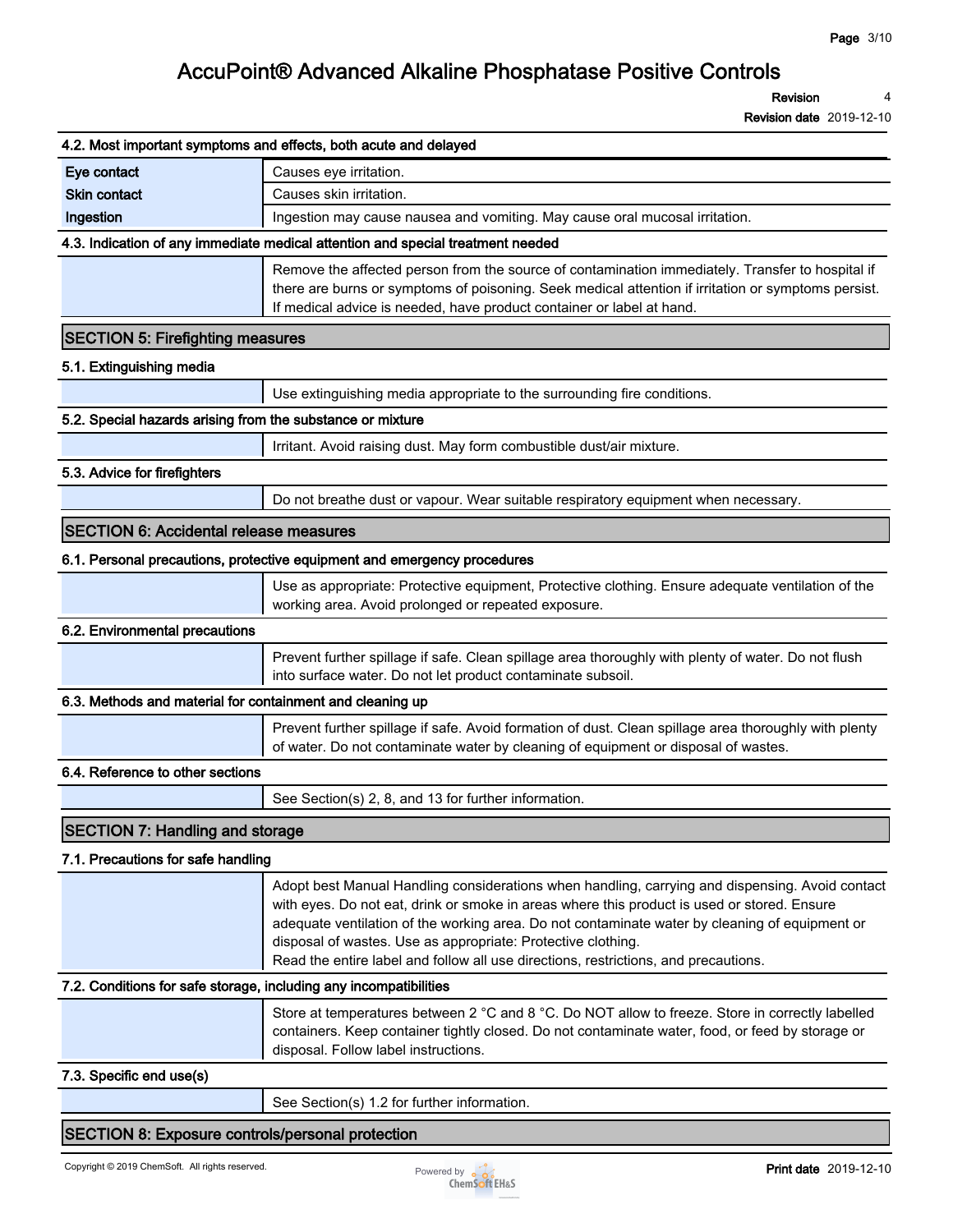**Revision 4**

**Revision date 2019-12-10**

### **8.1. Control parameters**

| Sucrose | 8-hour OEL ppm:                  | 8-hour OEL mg/m3: 10           |
|---------|----------------------------------|--------------------------------|
|         | 8-hour OEL f/cc.                 | 15-min or ceiling (c) OEL ppm: |
|         | 15-min or ceiling (c) OEL mg/m3: | Substance interaction 1.2.3:   |

#### **8.2. Exposure controls**

| 8.2.1. Appropriate engineering<br>controls | Ensure adequate ventilation of the working area.                                                                                                                                                                    |
|--------------------------------------------|---------------------------------------------------------------------------------------------------------------------------------------------------------------------------------------------------------------------|
| 8.2.2. Individual protection<br>measures   | Use as appropriate: Protective equipment.                                                                                                                                                                           |
| Eye / face protection                      | Wear eye/face protection.                                                                                                                                                                                           |
| Skin protection -<br>Handprotection        | Wear suitable gloves. Wash the outside of gloves before removing them. Wash hands thoroughly<br>with soap and water after handling and before eating, drinking, chewing gum, using tobacco, or<br>using the toilet. |
| Skin protection - Other                    | Use as appropriate: Protective clothing.                                                                                                                                                                            |
| Respiratory protection                     | In case of insufficient ventilation, wear suitable respiratory equipment.                                                                                                                                           |
| Occupational exposure<br>controls          | Exposure above the recommended occupational exposure limit (OEL) may cause adverse health<br>effects. Protect clothing from contact with the product. Provide chemical shower. Provide eye wash<br>station.         |

### **SECTION 9: Physical and chemical properties**

**9.1. Information on basic physical and chemical properties**

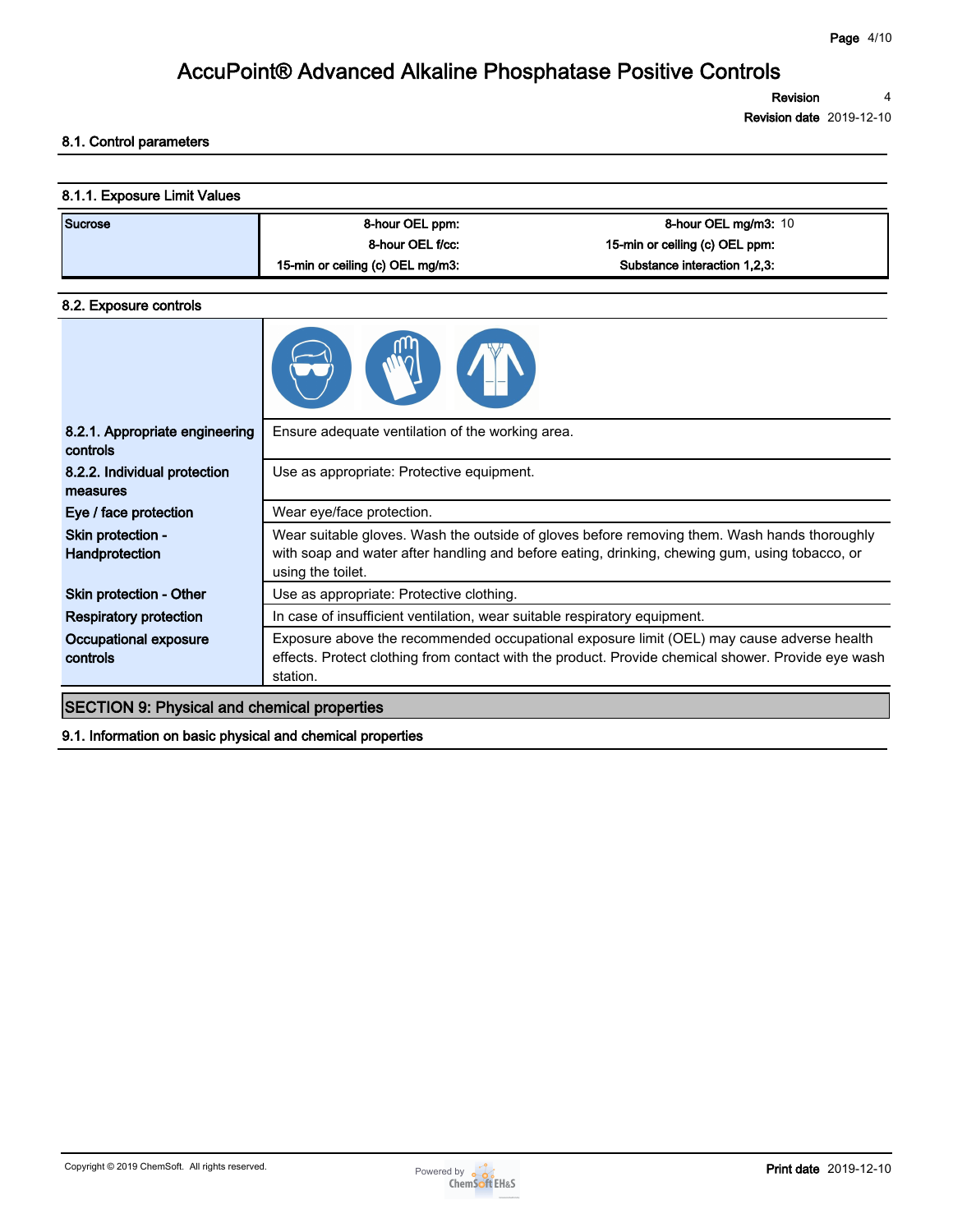**Revision Revision date 2019-12-10 4**

#### **9.1. Information on basic physical and chemical properties**

|                                                | State   Powder                       |
|------------------------------------------------|--------------------------------------|
| Colour   White                                 |                                      |
|                                                | Odour   Odourless/Slight             |
|                                                | Odour threshold   No data available  |
|                                                | pH   No data available               |
|                                                | Melting point   No data available    |
|                                                | Freezing Point   No data available   |
|                                                | <b>Boiling point</b> Not applicable. |
|                                                | Flash point No data available        |
|                                                | Evaporation rate   No data available |
| Flammability limits   No data available        |                                      |
|                                                | Vapour pressure   No data available  |
|                                                | Vapour density   No data available   |
|                                                | Relative density   No data available |
| <b>Partition coefficient</b> No data available |                                      |
|                                                | Viscosity   Not applicable.          |
|                                                | Explosive   No data available        |
|                                                | <b>Oxidising</b> No data available   |
| Autoignition temperature   No data available   |                                      |
| Solubility                                     | Soluble in water                     |

#### **9.2. Other information**

| VOC (Volatile organic<br>compounds)          | Not applicable.                                                                                                                                                                             |  |  |
|----------------------------------------------|---------------------------------------------------------------------------------------------------------------------------------------------------------------------------------------------|--|--|
| <b>SECTION 10: Stability and reactivity</b>  |                                                                                                                                                                                             |  |  |
| 10.1. Reactivity                             |                                                                                                                                                                                             |  |  |
|                                              | Stable under normal conditions.                                                                                                                                                             |  |  |
| 10.2. Chemical stability                     |                                                                                                                                                                                             |  |  |
|                                              | Stable under normal conditions.                                                                                                                                                             |  |  |
| 10.3. Possibility of hazardous reactions     |                                                                                                                                                                                             |  |  |
|                                              | Under the specified conditions, hazardous reactions that lead to excessive temperatures or<br>pressure are not expected.                                                                    |  |  |
| 10.4. Conditions to avoid                    |                                                                                                                                                                                             |  |  |
|                                              | Keep away from extreme temperatures, Moisture. Do NOT allow to freeze.                                                                                                                      |  |  |
| 10.5. Incompatible materials                 |                                                                                                                                                                                             |  |  |
|                                              | No data available.                                                                                                                                                                          |  |  |
| 10.6. Hazardous decomposition products       |                                                                                                                                                                                             |  |  |
|                                              | Carbon oxides.                                                                                                                                                                              |  |  |
| <b>SECTION 11: Toxicological information</b> |                                                                                                                                                                                             |  |  |
| 11.1. Information on toxicological effects   |                                                                                                                                                                                             |  |  |
| <b>Acute toxicity</b>                        | Based on available data, the classification criteria are not met. However, this product does contain<br>substance(s) that are classified as hazardous. For more information, see Section 3. |  |  |

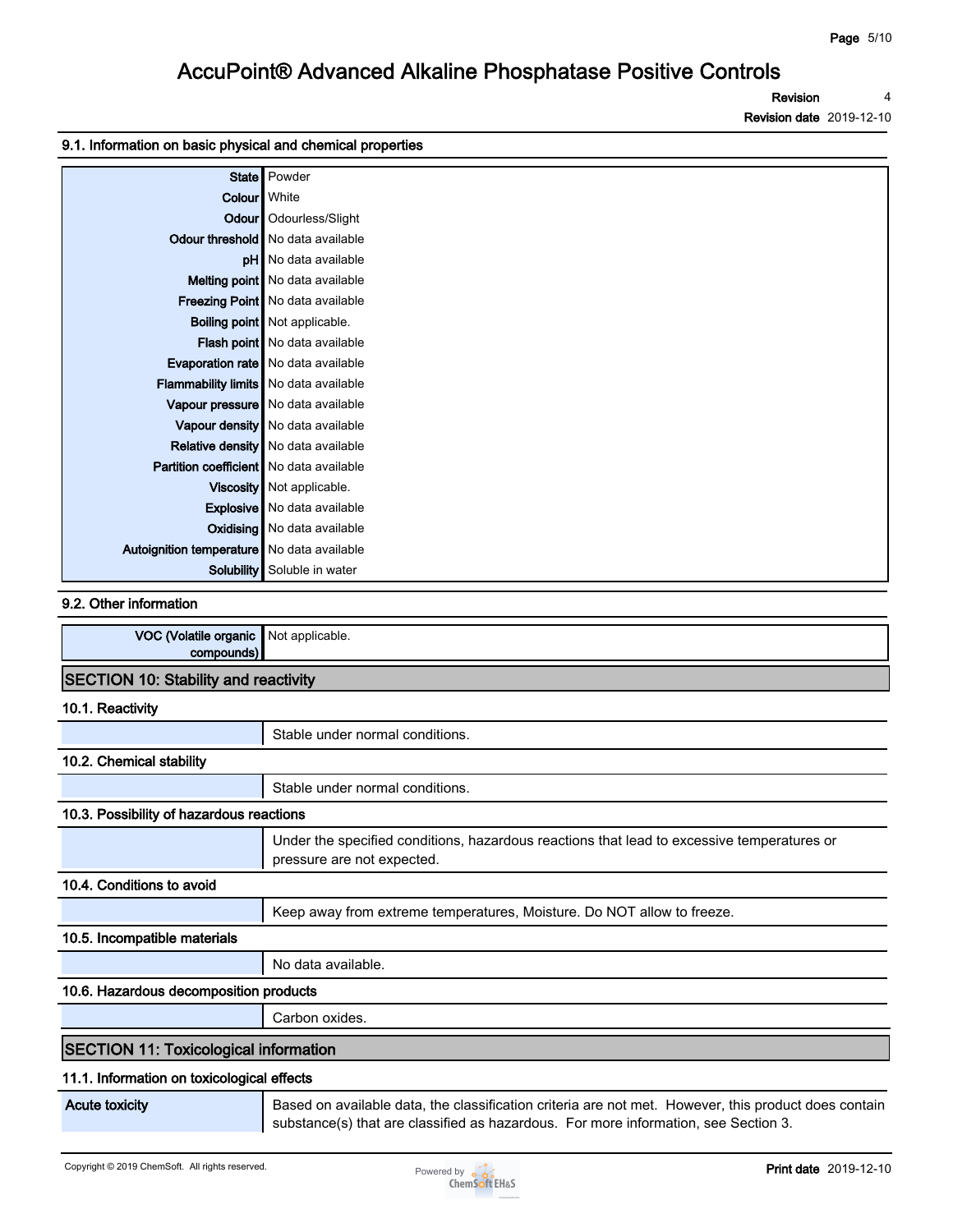**Revision 4**

| 11.1. Information on toxicological effects       |                                                                                                                                                                                                                                                                                                                                                                                                              |
|--------------------------------------------------|--------------------------------------------------------------------------------------------------------------------------------------------------------------------------------------------------------------------------------------------------------------------------------------------------------------------------------------------------------------------------------------------------------------|
| Skin corrosion/irritation                        | Causes skin irritation.                                                                                                                                                                                                                                                                                                                                                                                      |
| Serious eye damage/irritation                    | Causes serious eye irritation.                                                                                                                                                                                                                                                                                                                                                                               |
| Respiratory or skin<br>sensitisation             | May cause allergic reactions in susceptible people.                                                                                                                                                                                                                                                                                                                                                          |
| Germ cell mutagenicity                           | No mutagenic effects reported.                                                                                                                                                                                                                                                                                                                                                                               |
| Carcinogenicity                                  | Not found to be a potential carcinogen in the International Agency for Research on Cancer (IARC)<br>Monographs, Volumes 1-123.<br>Not listed in the National Toxicology Program (NTP) 14th Report on Carcinogens.<br>Not listed in the American Conference of Governmental Industrial Hygienists (ACGIH) Guide to<br>Occupational Exposure Values.<br>Not listed in the OSHA standard 1910.1003 Carcinogens. |
| <b>Reproductive toxicity</b>                     | No teratogenic effects reported.                                                                                                                                                                                                                                                                                                                                                                             |
| STOT-single exposure                             | May cause allergy or asthma symptoms or breathing difficulties if inhaled.                                                                                                                                                                                                                                                                                                                                   |
| STOT-repeated exposure                           | No Significant Hazard.                                                                                                                                                                                                                                                                                                                                                                                       |
| <b>Aspiration hazard</b>                         | No Significant Hazard.                                                                                                                                                                                                                                                                                                                                                                                       |
| Repeated or prolonged<br>exposure                | Avoid prolonged or repeated exposure. Exposure above the recommended occupational exposure<br>limit (OEL) may cause adverse health effects. Delayed appearance of the complaints and<br>development of hypersensitivity (difficult breathing, coughing, asthma) are possible.                                                                                                                                |
| 11.1.2. Mixtures                                 |                                                                                                                                                                                                                                                                                                                                                                                                              |
|                                                  | See Section(s) 3 for further information.                                                                                                                                                                                                                                                                                                                                                                    |
| 11.1.3. Hazard Information                       |                                                                                                                                                                                                                                                                                                                                                                                                              |
|                                                  | See Section(s) 2 and 3 for further information.                                                                                                                                                                                                                                                                                                                                                              |
| 11.1.4. Toxicological Information                |                                                                                                                                                                                                                                                                                                                                                                                                              |
|                                                  | No data available                                                                                                                                                                                                                                                                                                                                                                                            |
| 11.1.5. Hazard Class                             |                                                                                                                                                                                                                                                                                                                                                                                                              |
|                                                  | See Section(s) 2 and 14 for further information.                                                                                                                                                                                                                                                                                                                                                             |
| 11.1.6. Classification Criteria                  |                                                                                                                                                                                                                                                                                                                                                                                                              |
|                                                  | Based on the Globally Harmonised System (GHS) considerations for the classification of mixtures.<br>See Section 15 for regulatory citations.                                                                                                                                                                                                                                                                 |
| 11.1.7. Information on likely routes of exposure |                                                                                                                                                                                                                                                                                                                                                                                                              |
|                                                  | Eye contact. Ingestion. Inhalation. Skin contact.                                                                                                                                                                                                                                                                                                                                                            |
|                                                  | 11.1.8. Symptoms related to the physical, chemical and toxicological characteristics                                                                                                                                                                                                                                                                                                                         |
|                                                  | See Section(s) 4.2 for further information.                                                                                                                                                                                                                                                                                                                                                                  |
|                                                  | 11.1.9. Delayed and immediate effects as well as chronic effects from short and long-term exposure                                                                                                                                                                                                                                                                                                           |
|                                                  | See Section(s) 4.2 for further information.                                                                                                                                                                                                                                                                                                                                                                  |
| 11.1.10. Interactive effects                     |                                                                                                                                                                                                                                                                                                                                                                                                              |
|                                                  | No data available.                                                                                                                                                                                                                                                                                                                                                                                           |
| 11.1.11. Absence of specific data                |                                                                                                                                                                                                                                                                                                                                                                                                              |
|                                                  | <1% of this mixture consists of ingredients of unknown acute toxicity.                                                                                                                                                                                                                                                                                                                                       |
| 11.1.12. Mixture versus substance information    |                                                                                                                                                                                                                                                                                                                                                                                                              |
|                                                  | See Section(s) 3 for further information.                                                                                                                                                                                                                                                                                                                                                                    |

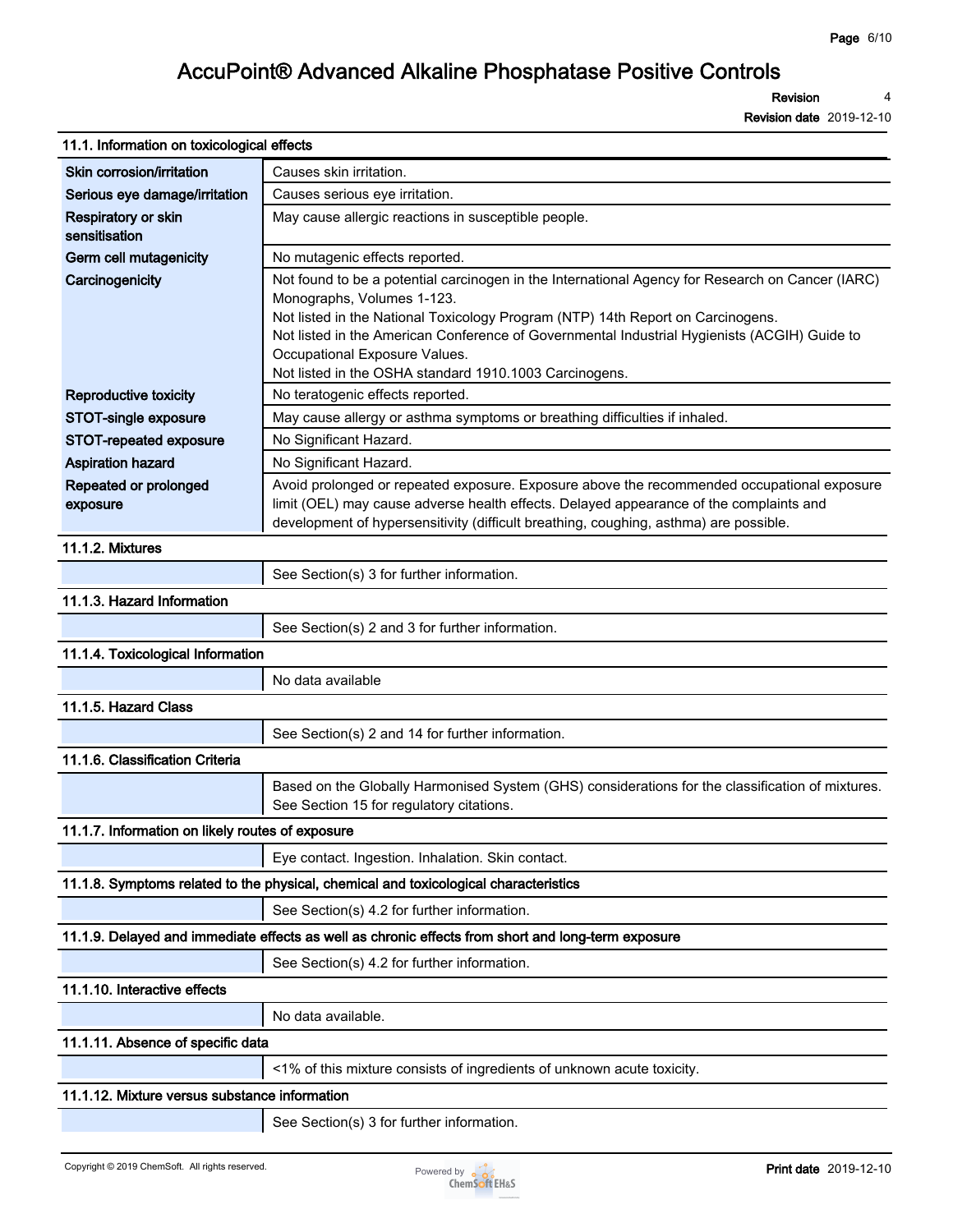**Revision 4**

| 11.1.13. Other information                      |                                                                                                                                                                                                                                                                                                                   |
|-------------------------------------------------|-------------------------------------------------------------------------------------------------------------------------------------------------------------------------------------------------------------------------------------------------------------------------------------------------------------------|
|                                                 | Caution - substance not yet fully tested.                                                                                                                                                                                                                                                                         |
| <b>SECTION 12: Ecological information</b>       |                                                                                                                                                                                                                                                                                                                   |
| 12.1. Toxicity                                  |                                                                                                                                                                                                                                                                                                                   |
|                                                 | No data available                                                                                                                                                                                                                                                                                                 |
| 12.2. Persistence and degradability             |                                                                                                                                                                                                                                                                                                                   |
|                                                 | No data is available on this product.                                                                                                                                                                                                                                                                             |
| 12.3. Bioaccumulative potential                 |                                                                                                                                                                                                                                                                                                                   |
|                                                 |                                                                                                                                                                                                                                                                                                                   |
|                                                 | No data is available on this product.                                                                                                                                                                                                                                                                             |
| <b>Partition coefficient</b>                    |                                                                                                                                                                                                                                                                                                                   |
|                                                 | AccuPoint® Advanced Alkaline No data available<br>Sucrose No data available<br><b>Phosphatase Positive Controls</b>                                                                                                                                                                                               |
| 12.4. Mobility in soil                          |                                                                                                                                                                                                                                                                                                                   |
|                                                 | No data is available on this product.                                                                                                                                                                                                                                                                             |
| 12.5. Results of PBT and vPvB assessment        |                                                                                                                                                                                                                                                                                                                   |
|                                                 | No data is available on this product.                                                                                                                                                                                                                                                                             |
| 12.6. Other adverse effects                     |                                                                                                                                                                                                                                                                                                                   |
|                                                 | Caution - substance not yet fully tested.                                                                                                                                                                                                                                                                         |
| <b>SECTION 13: Disposal considerations</b>      |                                                                                                                                                                                                                                                                                                                   |
| 13.1. Waste treatment methods                   |                                                                                                                                                                                                                                                                                                                   |
|                                                 | Follow label instructions. Dispose of in compliance with all local and national regulations.                                                                                                                                                                                                                      |
| <b>Disposal methods</b>                         |                                                                                                                                                                                                                                                                                                                   |
|                                                 | Do not contaminate water by cleaning of equipment or disposal of wastes. Do not flush into surface<br>water. Dispose of in compliance with all local and national regulations.                                                                                                                                    |
| Disposal of packaging                           |                                                                                                                                                                                                                                                                                                                   |
|                                                 | Nonrefillable container. Do not reuse or refill this container.<br>If empty: Do not reuse this container. Place in trash or offer for recycling, if available.<br>If partly filled: Call your local solid waste agency for disposal instructions. Never place unused<br>product down any indoor or outdoor drain. |
| <b>SECTION 14: Transport information</b>        |                                                                                                                                                                                                                                                                                                                   |
| 14.1. UN number                                 |                                                                                                                                                                                                                                                                                                                   |
|                                                 | The product is not classified as dangerous for carriage.                                                                                                                                                                                                                                                          |
| 14.2. UN proper shipping name                   |                                                                                                                                                                                                                                                                                                                   |
|                                                 | The product is not classified as dangerous for carriage.                                                                                                                                                                                                                                                          |
| 14.3. Transport hazard class(es)                |                                                                                                                                                                                                                                                                                                                   |
|                                                 | The product is not classified as dangerous for carriage.                                                                                                                                                                                                                                                          |
| 14.4. Packing group                             |                                                                                                                                                                                                                                                                                                                   |
|                                                 | The product is not classified as dangerous for carriage.                                                                                                                                                                                                                                                          |
| Copyright © 2019 ChemSoft. All rights reserved. | <b>Print date</b> 2019-12-10<br>Powered by $\bullet$ $\bullet$<br><b>ChemSoft EH&amp;S</b>                                                                                                                                                                                                                        |

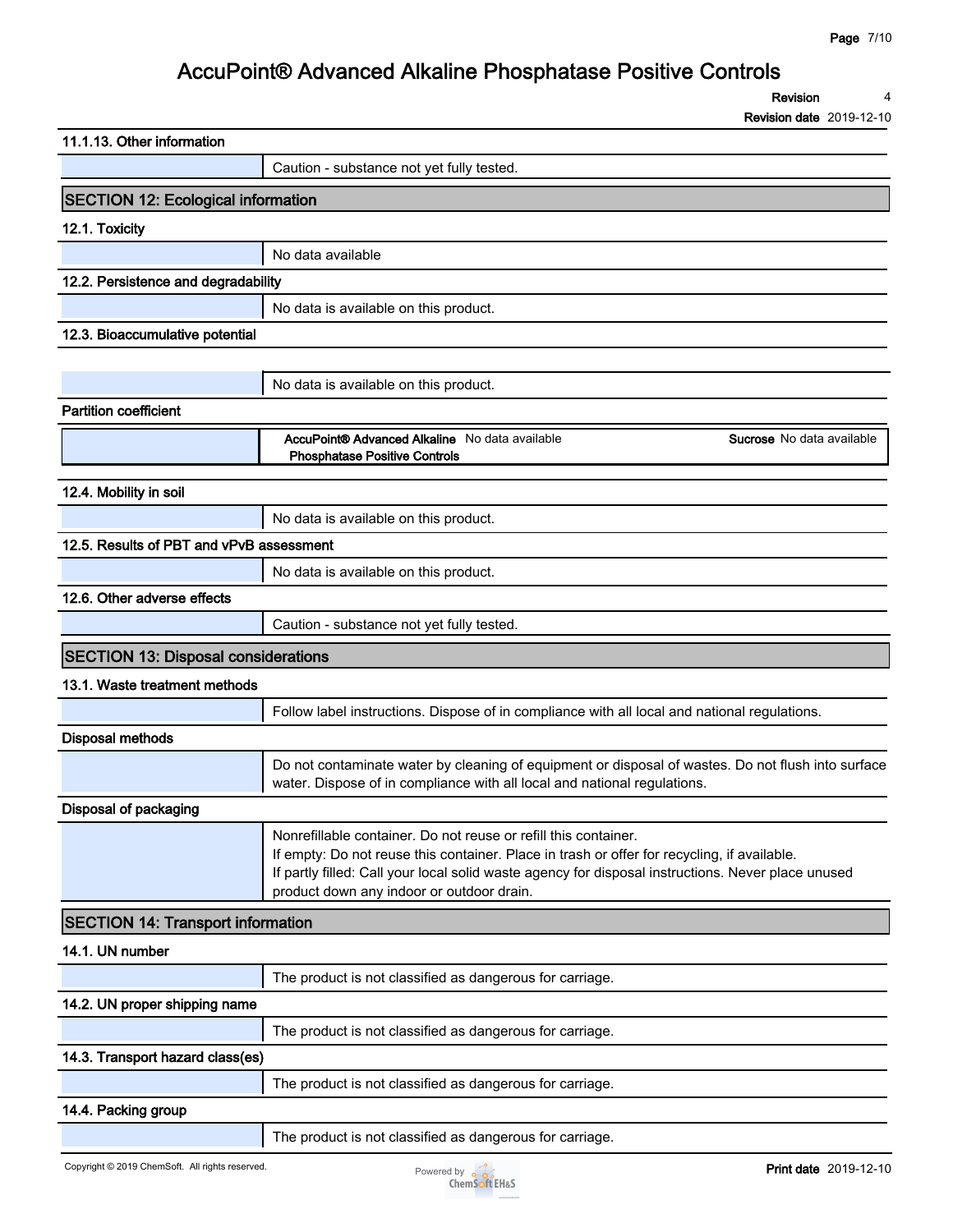**Revision 4**

| 14.5. Environmental hazards               |                                                                                                                                                                                                                                                                                                                                                                                                                                                                                                                                                                                                                                                                          |
|-------------------------------------------|--------------------------------------------------------------------------------------------------------------------------------------------------------------------------------------------------------------------------------------------------------------------------------------------------------------------------------------------------------------------------------------------------------------------------------------------------------------------------------------------------------------------------------------------------------------------------------------------------------------------------------------------------------------------------|
|                                           | The product is not classified as dangerous for carriage.                                                                                                                                                                                                                                                                                                                                                                                                                                                                                                                                                                                                                 |
| 14.6. Special precautions for user        |                                                                                                                                                                                                                                                                                                                                                                                                                                                                                                                                                                                                                                                                          |
|                                           | The product is not classified as dangerous for carriage.                                                                                                                                                                                                                                                                                                                                                                                                                                                                                                                                                                                                                 |
|                                           | 14.7. Transport in bulk according to Annex II of MARPOL 73/78 and the IBC Code                                                                                                                                                                                                                                                                                                                                                                                                                                                                                                                                                                                           |
|                                           | The product is not classified as dangerous for carriage.                                                                                                                                                                                                                                                                                                                                                                                                                                                                                                                                                                                                                 |
| <b>SECTION 15: Regulatory information</b> |                                                                                                                                                                                                                                                                                                                                                                                                                                                                                                                                                                                                                                                                          |
|                                           | 15.1. Safety, health and environmental regulations/legislation specific for the substance or mixture                                                                                                                                                                                                                                                                                                                                                                                                                                                                                                                                                                     |
| <b>Regulations</b>                        | WHMIS 2015 requirements as specified in the Hazardous Products Act (HPA) and the Hazardous<br>Products Regulations (HPR).<br>--International--.<br>Basel Convention (Hazardous Waste): Not applicable.<br>Chemical Weapons Convention (OPCW): This material contains no reportable components.<br>Kyoto Protocol Greenhouse Gases: This material contains no reportable components.<br>Mercosur Agreement: Applicable.                                                                                                                                                                                                                                                   |
|                                           | Montreal Protocol: This material contains no reportable components.<br>The Rotterdam Convention: This material contains no reportable components.<br>The Stockholm Convention: This material contains no reportable components.                                                                                                                                                                                                                                                                                                                                                                                                                                          |
|                                           | --Asia and the ASEAN Nations--.<br>Catalog of Hazardous Chemicals (China): [2309, Magnesium nitrate, CAS No. 10377-60-3].<br>Regulation of Minister of Trade of the Republic of Indonesia, Number 75, Year 2014, regarding The<br>Second Amendment of Minister of Trade, Number 44, Year 2009, Regarding Provision,<br>Distribution, and Control of Hazardous Substances: This material contains no reportable<br>components.<br>Chemical Substances Control Law (Japan): Water Pollution Control Law:, [Magnesium nitrate<br>(nitrate compounds), CAS No. 10377-60-3].<br>Industrial Safety and Health Act, Dangerous Substances (Japan): Oxidizing, [Magnesium nitrate |
|                                           | (nitrate compounds), CAS No. 10377-60-3].<br>Poisonous and Deleterious Substances Act (Japan): This material contains no reportable<br>components.<br>Chemical Substances Subject to Permission (Korea): This material contains no reportable<br>components.<br>Restricted or Prohibited Substances (Korea): This material contains no reportable components.<br>Use and Standards of Exposure of Chemicals Hazardous to Health (USECHH), Regulation 2000<br>(Malaysia): This material contains no reportable components.                                                                                                                                                |
|                                           | Philippine Inventory of Chemicals and Chemical Substances (PICCS): Toxic Substances and<br>Hazardous and Nuclear Wastes Control Act (RA6969):, [Magnesium nitrate, CAS No. 10377-60-3].<br>Taiwan Toxic and Concerned Chemical Substances Control Act (TCCSCA): This material contains<br>no reportable components.<br>Hazardous Substances Act (Thailand): This material contains no reportable components.<br>Law on Chemicals (Vietnam): Annex I, Appendix VII, [Magnesium nitrate, CAS No. 10377-60-3].<br>--Australia and New Zealand--.                                                                                                                            |
|                                           | Australian Dangerous Goods Code: Not applicable.<br>Australian Inventory of Chemical Substances (AICS): All ingredients listed or exempt.<br>New Zealand Inventory of Chemicals (NZIoC): All ingredients listed or exempt.<br>--European Union (EU) and the United Kingdom (UK)--.<br>Authorisation List (Annex XIV of REACH): All ingredients listed or exempt.                                                                                                                                                                                                                                                                                                         |

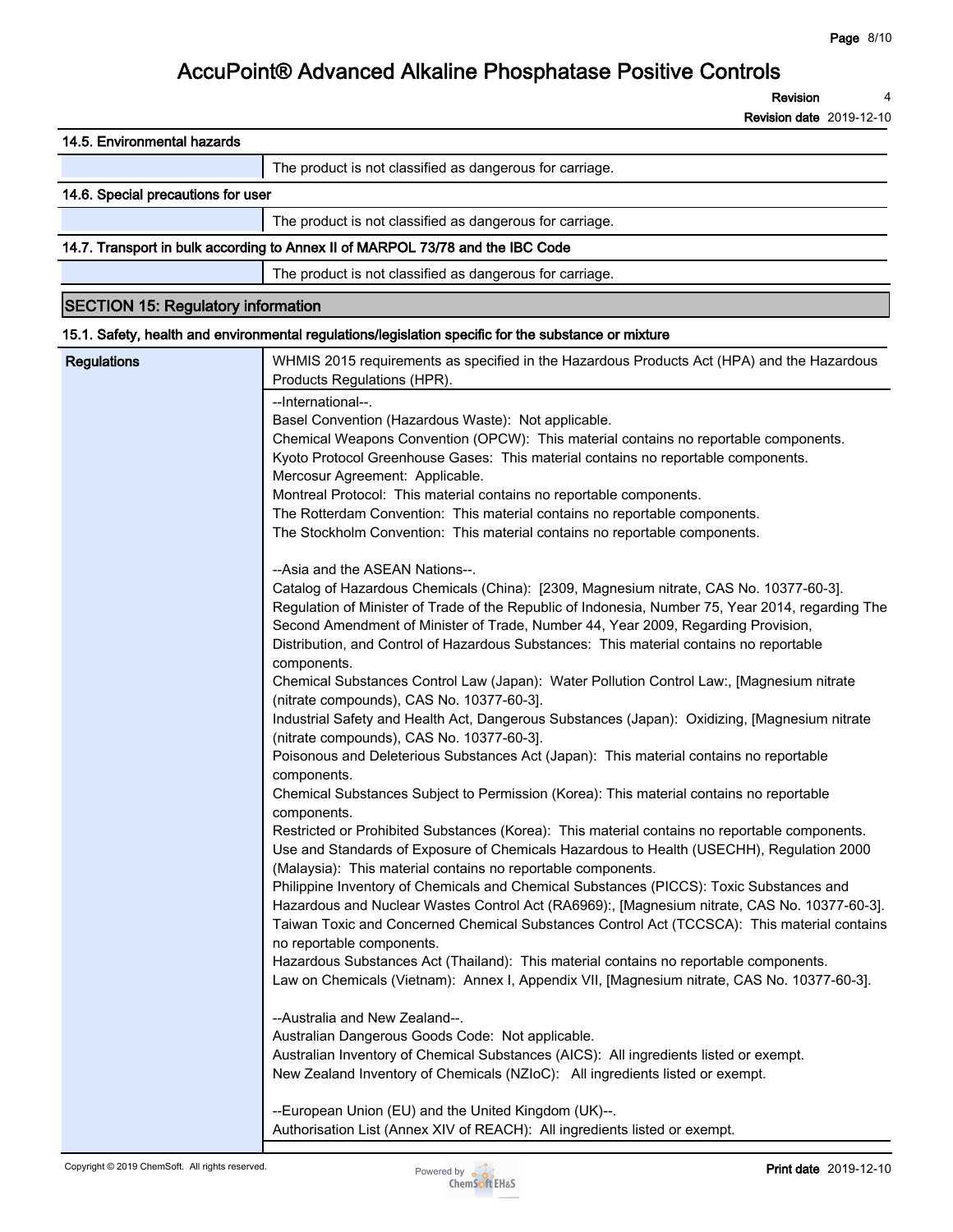**Revision 4**

**Revision date 2019-12-10**

### **15.1. Safety, health and environmental regulations/legislation specific for the substance or mixture**

| Annex XVII for REACH: This material contains no reportable components.<br>Article 95 of the Biocidal Products Regulation (BPR): Not applicable.                                                                                                                                                   |
|---------------------------------------------------------------------------------------------------------------------------------------------------------------------------------------------------------------------------------------------------------------------------------------------------|
| --North America--.<br>Domestic/Non-Domestic Substances Lists (DSL/NDSL): All ingredients listed or exempt.<br>Toxic Substances Control Act (TSCA): All ingredients listed or exempt.<br>Massachusetts Right-to-Know Hazardous Substance List: This material contains no reportable<br>components. |
| New Jersey Worker and Community Right to Know Act: This material contains no reportable<br>components.                                                                                                                                                                                            |
| Pennsylvania Right to Know Law: A-D-Glucopyranoside, β-D-Fructofuranosyl (dust).<br>Rhode Island Right-to-Know General Law: Sucrose (dust).                                                                                                                                                       |
| California Proposition 65: This material contains no reportable components.                                                                                                                                                                                                                       |

### **SECTION 16: Other information**

### **Other information**

| <b>Revision</b>                     | This document differs from the previous version in the following areas:.                       |
|-------------------------------------|------------------------------------------------------------------------------------------------|
|                                     | 1 - Description.                                                                               |
|                                     | 1 - Product Use.                                                                               |
|                                     | 2 - Other hazards.                                                                             |
|                                     | 2 - 2.1.2. Classification - EC 1272/2008.                                                      |
|                                     | 2 - Precautionary Statement: Prevention.                                                       |
|                                     | 2 - Precautionary Statement: Response.                                                         |
|                                     | 2 - Precautionary Statement: Storage.                                                          |
|                                     | 2 - Precautionary Statement: Disposal.                                                         |
|                                     | 7 - 7.2. Conditions for safe storage, including any incompatibilities.                         |
|                                     | 9 - 9.2. Other information (Product Subcategory).                                              |
|                                     | 10 - 10.4. Conditions to avoid.                                                                |
|                                     | $15 -$                                                                                         |
|                                     | 16 - Maximum content of VOC.                                                                   |
| Acronyms                            | ADR/RID: European Agreements Concerning the International Carriage of Dangerous Goods by       |
|                                     | Rail (RID) and by Road (ADR).                                                                  |
|                                     | CAS No.: Chemical Abstracts Service.                                                           |
|                                     | CLASS: Classification, Labelling, and Safety Data Sheet of Hazardous Chemicals Regulation 2013 |
|                                     | (Malaysia).                                                                                    |
|                                     | GHS: Globally Harmonized System.                                                               |
|                                     | HCS 2012: U.S. Hazard Communication Standard (2012 revision).                                  |
|                                     | IATA: International Air Transport Association.                                                 |
|                                     | ICAO: International Civil Aviation Organisation.                                               |
|                                     | IMDG: International Maritime Dangerous Goods.                                                  |
|                                     | LD: Lethal dose.                                                                               |
|                                     | OEL: Occupational exposure limit.                                                              |
|                                     | OSHA: U.S. Occupational Safety and Health Administration.                                      |
|                                     | PEL: Permissible Exposure Limit.                                                               |
|                                     | REACH: Registration, Evaluation, Authorisation, and Restriction of Chemicals.                  |
|                                     | SVHC: Substance of very high concern.                                                          |
|                                     | US DOT: United States Department of Transportation.                                            |
|                                     | VOC: Volatile Organic Compound.                                                                |
|                                     | WEL: Workplace Exposure Limit.                                                                 |
| <b>Text of Hazard Statements in</b> | Skin Irrit. 2: H315 - Causes skin irritation.                                                  |
| Section 3                           | Eye Irrit. 2: H319 - Causes serious eye irritation.                                            |
|                                     |                                                                                                |